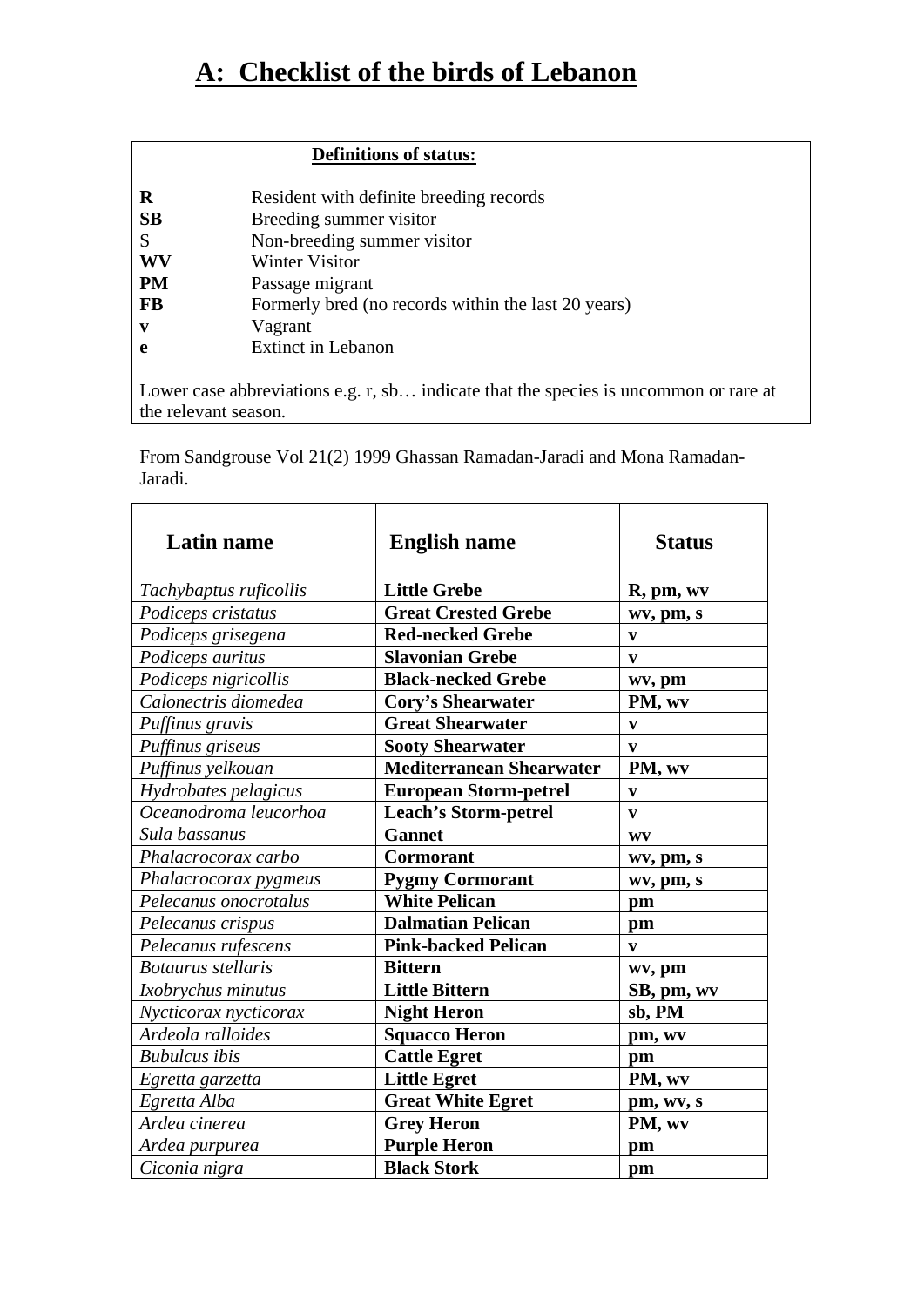| Ciconia ciconia             | <b>White Stork</b>         | <b>PM</b>                 |
|-----------------------------|----------------------------|---------------------------|
| Plegadis falcinellus        | <b>Glossy Ibis</b>         | pm, s                     |
| Platalea leucorodia         | <b>Spoonbill</b>           | pm                        |
| Phoenicopterus ruber        | <b>Greater Flamingo</b>    | v, ?pm                    |
| Cygnus olor                 | <b>Mute Swan</b>           | V                         |
| Anser fabalis               | <b>Bean Goose</b>          | $\boldsymbol{\mathrm{v}}$ |
| Anser albifrons             | <b>White-fronted Goose</b> | wv, pm                    |
| Tadorna ferruginea          | <b>Ruddy Shelduck</b>      | $\mathbf{v}$              |
| Tadorna tadorna             | <b>Shelduck</b>            | pm, wv                    |
| Anas Penelope               | Wigeon                     | PM, wv                    |
| Anas strepera               | Gadwall                    | $\mathbf{W}\mathbf{V}$    |
| Anas crecca                 | <b>Teal</b>                | PM, WV                    |
| Anas platyrhynchos          | <b>Mallard</b>             | PM, WV                    |
| Anas acuta                  | <b>Pintail</b>             | PM, WV, s                 |
| Anas querquedula            | Garganey                   | <b>PM</b>                 |
| Anas clypeata               | <b>Shoveler</b>            | PM, wv                    |
| Marmaronetta angustirostris | Marbled Teal               | $\boldsymbol{\mathrm{v}}$ |
| Netta rufina                | <b>Red-crested Pochard</b> | $\overline{\mathbf{v}}$   |
| Aythya ferina               | Pochard                    | pm, wv                    |
| Aythya nyroca               | <b>Ferruginous Duck</b>    | pm, wv, s                 |
| Aythya fuligula             | <b>Tufted Duck</b>         | pm, wv                    |
| Melanitta fusca             | <b>Velvet Scoter</b>       | $\boldsymbol{\mathrm{v}}$ |
| Bucephala clangula          | <b>Common Goldeneye</b>    | $\overline{\mathbf{v}}$   |
| Mergus merganser            | Goosander                  | $\boldsymbol{\mathrm{v}}$ |
| Pernis apivorus             | <b>Honey Buzzard</b>       | <b>PM</b>                 |
| Elanus caeruleus            | <b>Black-winged Kite</b>   | $\boldsymbol{\mathrm{v}}$ |
| Milvus migrans              | <b>Black Kite</b>          | PM, wv                    |
| Milvus milvus               | <b>Red Kite</b>            | pm                        |
| Haliaeetus albicilla        | <b>White-tailed Eagle</b>  | $\overline{\mathbf{v}}$   |
| Gypaetus barbatus           | Lammergeier                | $\overline{\mathbf{v}}$   |
| Neophron percnopterus       | <b>Egyptian Vulture</b>    | FB, PM                    |
| Gyps fulvus                 | <b>Griffon Vulture</b>     | FB, pm, ?r, ?b            |
| Aegypius monachus           | <b>Black Vulture</b>       | pm                        |
| Circaetus gallicus          | <b>Short-toed Eagle</b>    | sb, PM                    |
| Circus aeruginosus          | <b>Marsh Harrier</b>       | ?FB, PM, wv               |
| Circus cyaneus              | <b>Hen Harrier</b>         | pm, wv                    |
|                             |                            |                           |

| Circus macrourus     | <b>Pallid Harrier</b>        | pm                      |
|----------------------|------------------------------|-------------------------|
| Circus pygargus      | <b>Montagu's Harrier</b>     | pm                      |
| Accipiter gentilis   | Goshawk                      | pm, wv                  |
| Accipiter nisus      | <b>Sparrowhawk</b>           | ?FB, PM, wv             |
| Accipiter brevipes   | <b>Levant Sparrowhawk</b>    | FB, PM                  |
| <b>Buteo</b> buteo   | <b>Common Buzzard</b>        | PM, WV                  |
| <b>Buteo</b> rufinus | <b>Long-legged Buzzard</b>   | R, pm, wv               |
| <b>Buteo</b> lagopus | <b>Rough-legged Buzzard</b>  | v                       |
| Aquila pomarina      | <b>Lesser Spotted Eagle</b>  | PM, wv                  |
| Aquila clanga        | <b>Greater Spotted Eagle</b> | pm                      |
| Aquila nipalensis    | <b>Steppe Eagle</b>          | PM, wv                  |
| Aquila heliaca       | <b>Imperial Eagle</b>        | ?FB, pm                 |
| Aquila chrysaetos    | <b>Golden Eagle</b>          | $FB < \text{pm}$ , $?r$ |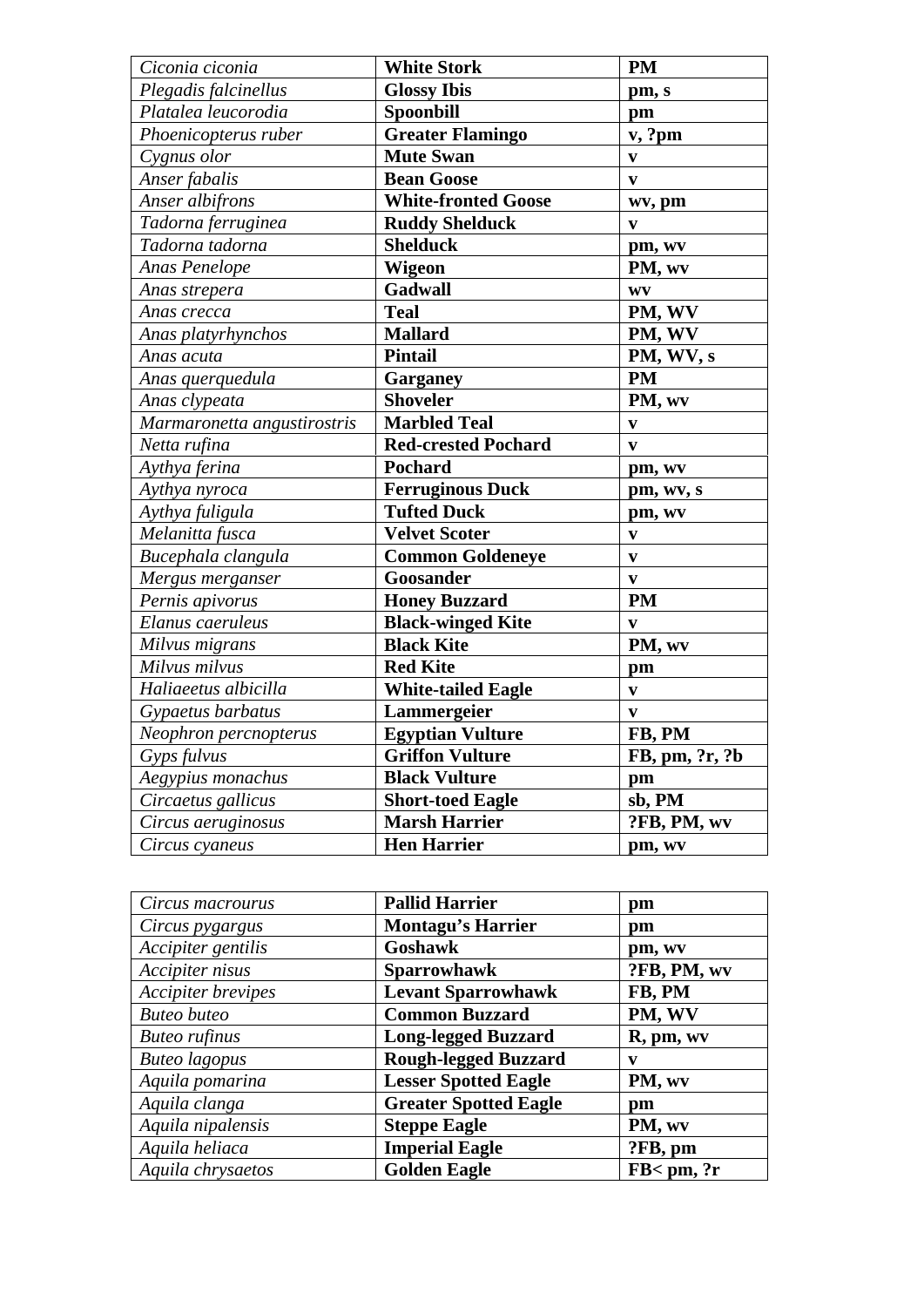| Aquila verreauxii        | <b>Verreaux's Eagle</b>  | $\mathbf{v}$ |
|--------------------------|--------------------------|--------------|
| Hieraaetus pennatus      | <b>Booted Eagle</b>      | sb, pm       |
| Hierraaetus fasciatus    | <b>Bonelli's Eagle</b>   | r, pm, wv    |
| <b>Pandion haliaetus</b> | <b>Osprey</b>            | pm           |
| Falco naumanni           | <b>Lesser Kestrel</b>    | FB, pm, s    |
| Falco tinnunculus        | <b>Kestrel</b>           | R,PM, WV     |
| Falco vespertinus        | <b>Red-Footed Falcon</b> | $pm$         |
| Falco columbarius        | <b>Merlin</b>            | pm, wv       |
| Falco subbuteo           | <b>Hobby</b>             | SB, PM       |
| Falco eleonorae          | <b>Eleonora's Falcon</b> | pm           |
| Falco biarmicus          | <b>Lanner Falcon</b>     | pm, wv, ?sb  |
| Falco cherrug            | <b>Saker Falcon</b>      | pm, wv       |
| Falco peregrinus         | <b>Peregrine Falcon</b>  | ?FB, pm, wv  |
| Falco pelegrinoides      | <b>Barbary Falcon</b>    | $\mathbf{v}$ |
| Alectoris chukar         | <b>Chukar</b>            | $\mathbf R$  |
| Alectoris graecea        | <b>Rock Partridge</b>    | r            |
| Ammoperdix heyi          | <b>Sand Partridge</b>    | $\mathbf{v}$ |
| Francolinus francolinus  | <b>Black Francolin</b>   | $\mathbf{v}$ |
| Coturnix coturnix        | Quail                    | sb, PM, wv   |
| Phasianus colchicus      | <b>Pheasant</b>          | r            |
| Rallus aquaticus         | <b>Water Rail</b>        | R,PM,WV      |
| Porzana porzana          | <b>Spotted Crake</b>     | PM, wv       |
| Porzana parva            | <b>Little Crake</b>      | pm           |
| Porzana pusilla          | <b>Baillon's Crake</b>   | pm           |
| Crex crex                | Corncrake                | pm           |

| Callinula chloropus     | <b>Moorhen</b>                 | R, PM, wv    |
|-------------------------|--------------------------------|--------------|
| Porphyrio porphyrio     | <b>Purple Gallinule</b>        | v            |
| Fulica atra             | Coot                           | R, PM, WV    |
| Grus grus               | <b>Common Crane</b>            | pm           |
| Anthropoides virgo      | <b>Demoiselle Crane</b>        | pm           |
| Tetrax tetrax           | <b>Little Bustard</b>          | $\mathbf{v}$ |
| Chlamydotis undulata    | <b>Houbara Bustard</b>         | $\mathbf{v}$ |
| Otis tarda              | <b>Great Bustard</b>           | $\mathbf{v}$ |
| Haematopus ostralegus   | Oystercatcher                  | $\mathbf{v}$ |
| Himantopus himantopus   | <b>Black-winged Stilt</b>      | <b>PM</b>    |
| Recurvirostra avosetta  | <b>Avocet</b>                  | pm           |
| Dromas ardeola          | <b>Crab Plover</b>             | $\mathbf{v}$ |
| Birhinus oedicnemus     | <b>Stone Curlew</b>            | pm, ?sb      |
| Cursorius cursor        | <b>Cream-coloured Courser</b>  | 2r           |
| Glareola pratincola     | <b>Collared Pratincole</b>     | pm           |
| Glareola nordmanni      | <b>Black-winged Pratincole</b> | pm           |
| Charadrius dubius       | <b>Little Ringed Plover</b>    | PM, s        |
| Charadrius hiaticula    | <b>Ringed Plover</b>           | PM, wv, s    |
| Charadrius alexandrinus | <b>Kentish Plover</b>          | pm, s        |
| Charadrius leschenaulti | <b>Greater Sand Plover</b>     | pm           |
| Charadrius asiaticus    | <b>Caspian Plover</b>          | $\mathbf{v}$ |
| Charadrius morinellus   | <b>Dotterel</b>                | pm, wv       |
| Pluvialis fulva         | <b>Pacific Golden Plover</b>   | $\mathbf{v}$ |
| Pluvialis aprocaria     | <b>European Golden Plover</b>  | pm, wv       |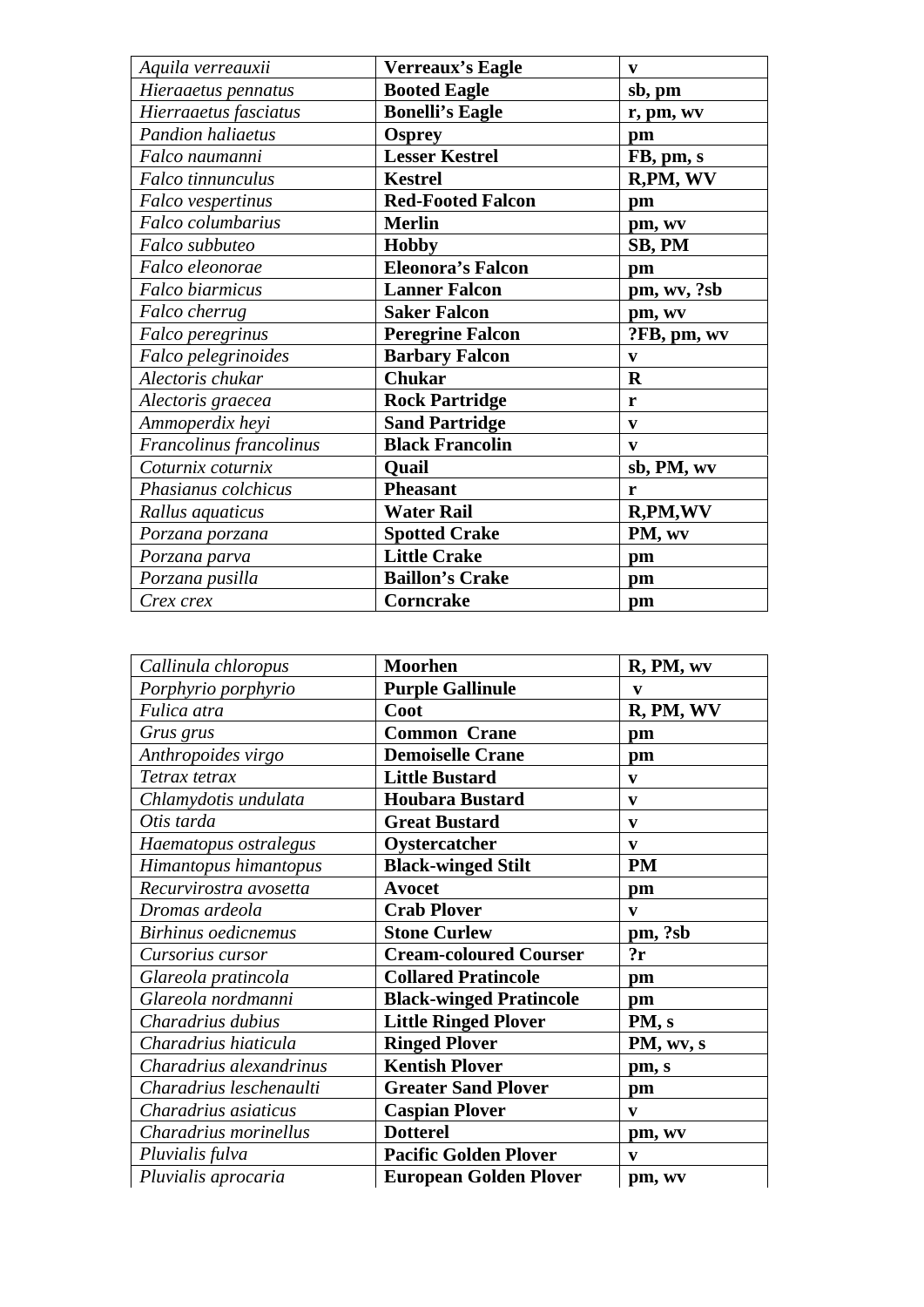| Pluvialis squatarola     | <b>Grey Plover</b>               | pm, wv       |
|--------------------------|----------------------------------|--------------|
| Hoplopterus spinosus     | <b>Spur-winged Plover</b>        | pm           |
| Chettusia gregaria       | <b>Sociable Plover</b>           | $\mathbf{v}$ |
| Vanellus banellus        | Lapwing                          | PM, WV       |
| Calidris canutus         | <b>Knot</b>                      | $\mathbf{v}$ |
| Calidris alba            | <b>Sanderling</b>                | $\mathbf{v}$ |
| Calidris minuta          | <b>Little Stint</b>              | <b>PM</b>    |
| Calidris temminckii      | <b>Temminck's Stint</b>          | pm           |
| Calidris ferruginea      | <b>Curler Sandpiper</b>          | pm, s        |
| Calidris alpine          | <b>Dunlin</b>                    | PM, WV       |
| Limicola falcinellus     | <b>Broad-billed Sandpiper</b>    | pm           |
| Philomachus pugnax       | <b>Ruff</b>                      | PM, wv, s    |
| Lymnocryptes minimus     | <b>Jack Snipe</b>                | pm, wv       |
| Gallinago gallinago      | <b>Common Snipe</b>              | pm, wv       |
| Gallinago media          | <b>Great Snipe</b>               | pm           |
| Scolopax rusticola       | Woodcock                         | PM, WV       |
| Limosa limosa            | <b>Black-tailed Godwit</b>       | pm           |
| Limosa lapponica         | <b>Bar-tailed Godwit</b>         | $\mathbf{v}$ |
| Numenius phaeopus        | Whimbrel                         | pm           |
| Numenius arquata         | <b>Curlew</b>                    | v, ?pm       |
| Tringa erythropus        | <b>Spotted Redshank</b>          | V, ?pm       |
| Tringa tetanus           | <b>Redshank</b>                  | pm, wv       |
| Tringa Stagnatilis       | <b>Marsh sandpiper</b>           | pm, ?wv      |
| Tringa nebularia         | <b>Greenshank</b>                | PM, wv       |
| Tringa ochropus          | <b>Green Sandpiper</b>           | PM, wv       |
| Tringa glareola          | <b>Wood Sandpiper</b>            | <b>PM</b>    |
| Xenus cinereus           | <b>Terek Sandpiper</b>           | V            |
| Actitis hypoleucos       | <b>Common Sandpiper</b>          | PM, wv, s    |
| Arenaria interpres       | <b>Turnstone</b>                 | pm           |
| Phalaropus lobatus       | <b>Red-necked phalarope</b>      | $\mathbf{v}$ |
| Stercorarius pomarinus   | <b>Pomarine Skua</b>             | v, ?pm       |
| Stercorarius parasiticus | <b>Arctic Skua</b>               | v, ?pm       |
| Larus hemprichii         | <b>Sooty Gull</b>                | $\mathbf{V}$ |
| Larus ichthyaetus        | <b>Great Blacked-headed Gull</b> | $\mathbf{v}$ |
| Larus melanocephalus     | <b>Mediterranean Gull</b>        | pm, wv       |
| Larus minutus            | <b>Little Gull</b>               | pm, wv       |
| Larus ridibundus         | <b>Black-headed Gull</b>         | PM, WV       |
| Larus genei              | <b>Slender-billed Gull</b>       | pm, wv       |
| Larus audouini           | <b>Audouin's Gull</b>            | FB, v, ?pm   |
| Larus canus              | <b>Common Gull</b>               | WV, pm, s    |
| Larus fuscus             | <b>Lesser Black-backed Gull</b>  | PM, WV, s    |
| Larus cachinnans         | <b>Yellow-legged Gull</b>        | R, PM, WV, s |
| Larus armenicus          | <b>Armenian Gull</b>             | V            |
| Larus marinus            | <b>Great Blacked-backed Gull</b> | pm, wv       |
| Rissa Tridactyla         | <b>Kittiwake</b>                 | $\mathbf{v}$ |
| Gelochelidon nilotica    | <b>Gull-billed Tern</b>          | $\mathbf{V}$ |
| Sterna bengalensis       | <b>Lesser Crested Tern</b>       | FB, e        |
| Sterna sandvicensis      | <b>Sandwich Tern</b>             | pm, wv       |
| Sterna hirundo           | <b>Common Tern</b>               | FB, PM       |
| Sterna albifrons         | <b>Little Tern</b>               | FB, v        |
| Chlidonias hybridus      | <b>Whiskered Tern</b>            | sb, pm       |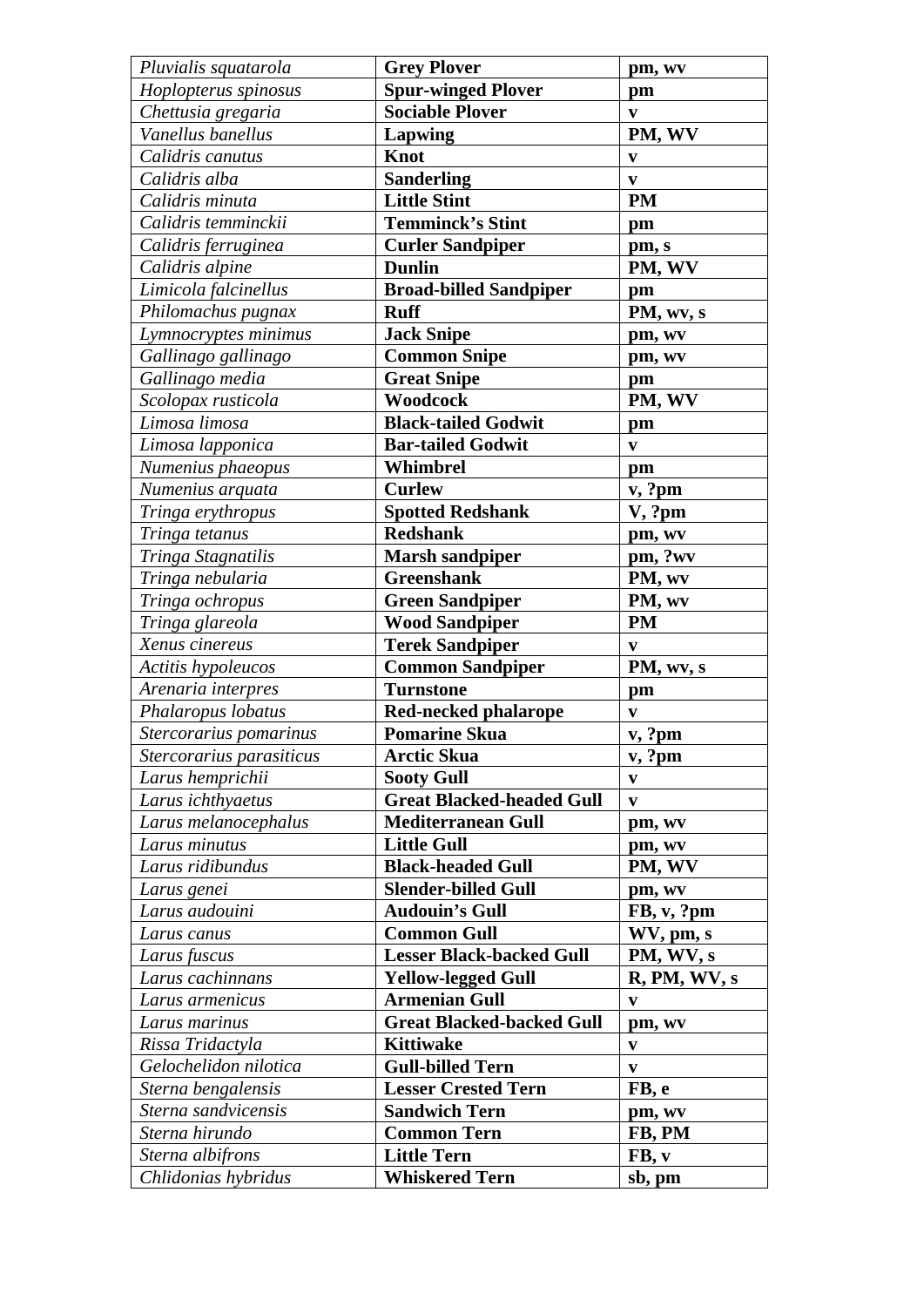| Childonias niger           | <b>Black Tern</b>                | $\mathbf{V}$   |
|----------------------------|----------------------------------|----------------|
| Childonias leucopterus     | <b>White-winged Black Tern</b>   | <b>PM</b>      |
| Pterocles orientalis       | <b>Black-bellied Sandgrouse</b>  | V              |
| Pterocles alchata          | <b>Pin-tailed Sandgrouse</b>     | $\mathbf{V}$   |
| Columba livia              | <b>Rock Dove</b>                 | $\mathbf R$    |
| Columba oenas              | <b>Stock Dove</b>                | V              |
| Columba palumbus           | Woodpigeon                       | ?FB, pm, wv    |
| Streptopelia decaocto      | <b>Collared Dove</b>             | $\mathbf R$    |
| Streptopelia turtur        | <b>Turtle Dove</b>               | sb, PM         |
| Streptopelia senegalensis  | <b>Laughing Dove</b>             | $\mathbf R$    |
| Psittacula krameri         | <b>Ring-necked Parakeet</b>      | r              |
| Clamator glandarius        | <b>Great Spotted Cuckoo</b>      | FB, pm, ?sb    |
| Cuculus canorus            | <b>Common Cuckoo</b>             | sb, PM         |
| Tyto alba                  | <b>Barn Owl</b>                  | r              |
| Otus scops                 | <b>European Scops owl</b>        | SB, pm, wv     |
| <b>Bubo</b> bubo           | <b>Eagle Owl</b>                 | v, ?r, ?wv     |
| Ketupa zeylonensis         | <b>Brown Fish Owl</b>            | ? <sub>v</sub> |
| Athene noctua              | <b>Little Owl</b>                | $\mathbf R$    |
| Strix aluco                | <b>Tawny Owl</b>                 | r              |
| Asio otus                  | <b>Long-eared Owl</b>            | wv, pm, ?r     |
| Asio flammeus              | <b>Short-eared Owl</b>           | wv, ?pm        |
| Caprimulgus europaeus      | <b>European Nightjar</b>         | FB, PM, ?sb    |
| Apus apus                  | <b>Common Swift</b>              | SB, PM         |
| Apus pallidus              | <b>Pallid Swift</b>              | sb, pm         |
| Apus melba                 | <b>Alpine Swift</b>              | sb, pm         |
| Apus affinis               | <b>Little Swift</b>              | FB, pm, ?sb    |
| Halcyon smyrnensis         | <b>White-breasted Kingfisher</b> | ?FB, pm, wv    |
| Alcedo atthis              | <b>Common Kingfisher</b>         | PM, wv, s, ?r  |
| Ceryle rudis               | <b>Pied Kingfisher</b>           | FB, wv, ?pm    |
| Merops persicus            | <b>Blue-cheeked Bee-eater</b>    | FB, e          |
| Merops apiaster            | <b>European Bee-eater</b>        | ?FB, PM, ?sb   |
| Coracias garrulus          | <b>European Roller</b>           | ?FB, PM, ?sb   |
| Upupa epops                | Hoopoe                           | R, sb, PM, wv  |
| Jynx torquilla             | <b>Wryneck</b>                   | pm             |
| Dendrocopus syriacus       | <b>Syrian Woodpecker</b>         | $\bf R$        |
| Eremalauda dunni           | <b>Dunn's Lark</b>               | $\mathbf{v}$   |
| Ammomanes deserti          | <b>Desert Lark</b>               | V              |
| Alaemon alaudipes          | <b>Hoopoe Lark</b>               | $\mathbf{v}$   |
| Melanocorypha calandra     | <b>Calandra Lark</b>             | r, PM, wv      |
| Melanocorypha bimaculata   | <b>Bimaculated Lark</b>          | sb, pm, wv     |
| Melanocorypha yeltoniensis | <b>Black Lark</b>                | sb, PM, wv     |
| Calandrella brachydactyla  | <b>Short-toed Lark</b>           | sb, PM, wv     |
| Calandrella rufescens      | <b>Lesser Short-toed Lark</b>    | sb, pm, wv     |
| Galerida cristata          | <b>Crested Lark</b>              | $\mathbf R$    |
| Lullula arborea            | Woodlark                         | $\mathbf R$    |
| Alauda arvensis            | <b>Skylark</b>                   | FB, PM, WV, s  |
| Eremophila alpestris       | <b>Shore Lark</b>                | $\mathbf R$    |
| Eremophila bilopha         | <b>Temminck's Horned Lark</b>    | V              |
| Riparia riparia            | <b>Sand Martin</b>               | PM, wv, s, ?sb |
| Ptyonoprogne rupestris     | <b>Crag Martin</b>               | sb, PM, wv, ?r |
| Hirundo daurica            | <b>Red-rumped Swallow</b>        | sb, pm         |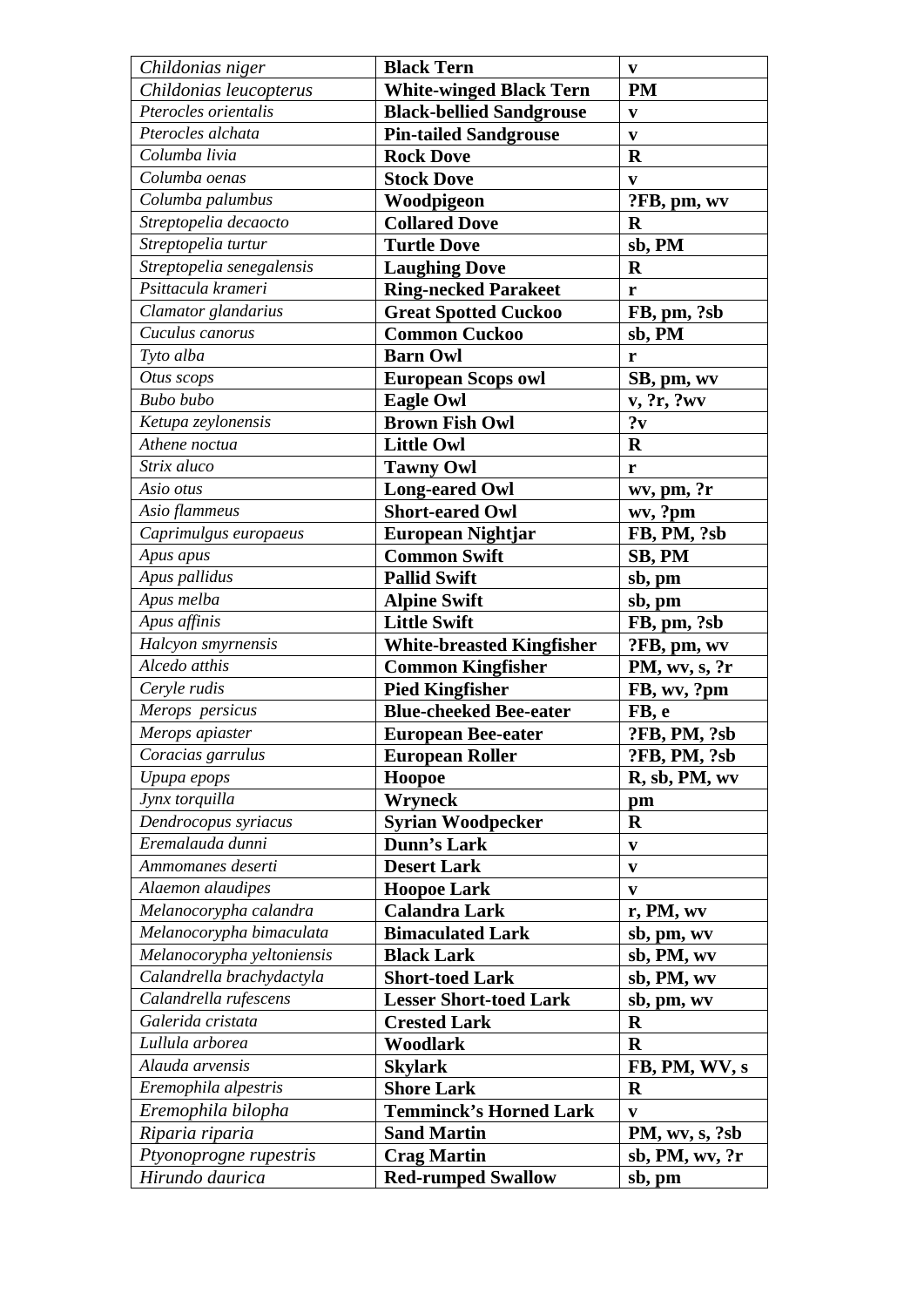| Delichon urbica          | <b>House Martin</b>         | SB, PM        |
|--------------------------|-----------------------------|---------------|
| Anthus richardi          | <b>Richard's Pipit</b>      | V             |
| Anthus campestris        | <b>Tawny Pipit</b>          | sb, PM, wv    |
| Anthus similis           | <b>Long-billed Pipit</b>    | r             |
| Anthus trivialis         | <b>Tree Pipit</b>           | PM, wv        |
| Anthus pratensis         | <b>Meadow Pipit</b>         | WV, pm        |
| Anthus servinus          | <b>Red-throated Pipit</b>   | <b>PM</b>     |
| Anthus spinoletta        | <b>Water Pipit</b>          | PM, wv        |
| Motacilla flava          | <b>Yellow Wagtail</b>       | sb, PM        |
| Motacilla citreola       | <b>Citrine Wagtail</b>      | v, ?pm        |
| Motacilla cinerea        | <b>Grey Wagtail</b>         | sb, pm, wv    |
| Motacilla alba           | <b>White Wagtail</b>        | sb, PM, WV    |
| Pycnonotus xanthopygos   | <b>Yellow-vented Bulbul</b> | $\mathbf R$   |
| Cinclus cinclus          | <b>Dipper</b>               | $\mathbf R$   |
| Troglodytes troglodytes  | Wren                        | $\mathbf R$   |
| Prunella modularis       | <b>Dunnock</b>              | PM, WV        |
| Prunella montanella      | <b>Siberian Accentor</b>    | V             |
| Prunella collaris        | <b>Alpine Accentor</b>      | $\mathbf{v}$  |
| Cercotrichas galactotes  | <b>Rufous Bush Robin</b>    | SB, PM        |
| Erithacus rubecula       | <b>Robin</b>                | pm, WV        |
| Luscinia luscinia        | <b>Thrush Nightingale</b>   | pm            |
| Luscinia megarhynchos    | <b>Nightingale</b>          | SB, pm        |
| Luscinia svecica         | <b>Bluethroat</b>           | PM, wv        |
| Tarsiger cyannurus       | <b>Red-flanked Bluetail</b> | V             |
| Irania gutturalis        | <b>White-throated Robin</b> | FB, pm, ?sb   |
| Phoenicurus ochruros     | <b>Black Redstart</b>       | R, sb, PM, wv |
| Phoenicurus phoenicurus  | <b>Common Redstart</b>      | sb, PM        |
| Saxicola rubetra         | Whinchat                    | <b>PM</b>     |
| Saxicola torquata        | <b>Stonechat</b>            | PM, WV        |
| Oenanthe isabellina      | <b>Isabelline Wheatear</b>  | SB, PM        |
| Oenanthe oenanthe        | <b>Northern Wheatear</b>    | SB, PM, wv    |
| Oenanthe pleschanka      | <b>Pied Wheatear</b>        | ?FB, pm       |
| Oenanthe cypriaca        | <b>Cyprus Pied Wheatear</b> | v, ?pm        |
| Oenanthe hispanica       | <b>Black-eared Wheatear</b> | SB, PM        |
| Oenanthe deserti         | <b>Desert Wheatear</b>      | pm            |
| Oenanthe finschii        | <b>Finsch's Wheatear</b>    | sb, pm, wv    |
| Oenanthe lugens          | <b>Mourning Wheatear</b>    | ?FB, ?v, ?r   |
| Monticola saxatilis      | <b>Rock Thrush</b>          | SB, pm        |
| Monticola solitarius     | <b>Blue Rock Thrust</b>     | R, pm, wv     |
| Turdus torquatus         | <b>Ring Ouzel</b>           | pm, wv        |
| Turdus merula            | <b>Blackbird</b>            | R, pm, wv     |
| Turdus pilaris           | <b>Fieldfare</b>            | pm, wv        |
| <b>Turdus Philomelos</b> | <b>Song Thrush</b>          | PM, wv        |
| Turdus iliacus           | <b>Redwing</b>              | pm, WV        |
| Turdus viscivorus        | <b>Mistle Thrush</b>        | sb, pm, Wv    |
| Cettia cetti             | <b>Cetti's Warbler</b>      | $\mathbf R$   |
| Cisticola juncidis       | <b>Fan-tailed Cisticola</b> | r             |
| Prinia gracilis          | <b>Graceful Prinia</b>      | $\mathbf R$   |
| Locustella naevia        | <b>Grasshopper Warbler</b>  | $\mathbf{v}$  |
| Locustella fluviatilis   | <b>River Warbler</b>        | V             |
| Locustella luscinioides  | Savi's Warbler              | sb, pm        |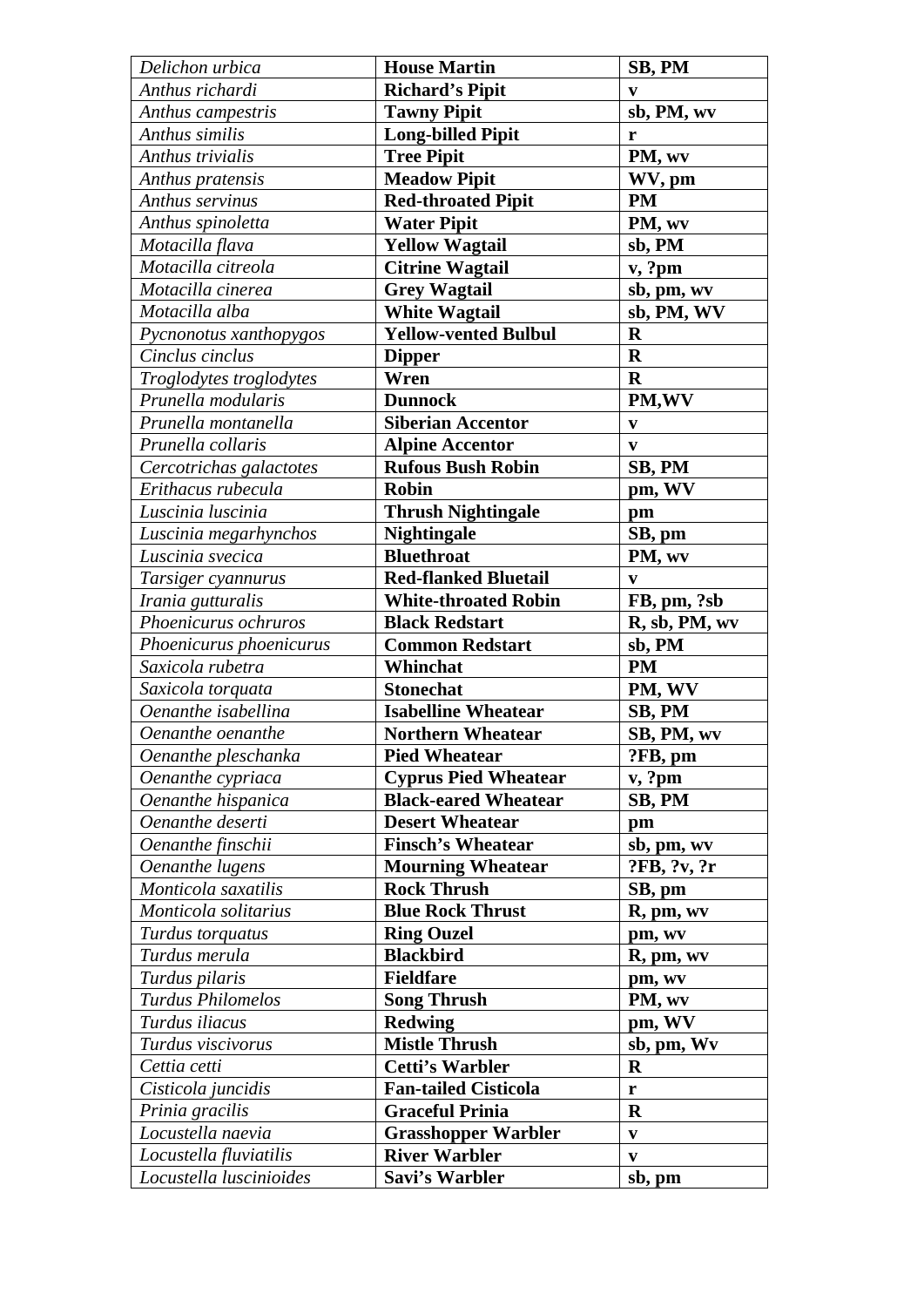| Acrocephalus melanopogon   | <b>Moustached Warbler</b>       | SB, pm                 |
|----------------------------|---------------------------------|------------------------|
| Acrocephalus schoenobaenus | <b>Sedge Warbler</b>            | PM, wv                 |
| Acrocephalus palustris     | <b>Marsh Warbler</b>            | <b>PM</b>              |
| Acrocephalus scirpaceus    | <b>European Reed Warbler</b>    | sb, PM, wv             |
| Acrocephalus arundinaceus  | <b>Great Reeds Warbler</b>      | SB, PM                 |
| Hippolais pallida          | <b>Olivaceous Warbler</b>       | SB, PM                 |
| Hippolais caligata         | <b>Booted Warbler</b>           | $\mathbf{v}$           |
| Hippolais languida         | <b>Upcher's Warbler</b>         | SB, pm                 |
| Hippolais olivetorum       | <b>Olive-tree Warbler</b>       | sb, pm                 |
| Hippolais icterina         | <b>Icterine Warbler</b>         | pm                     |
| Sylvia conspicillata       | <b>Spectacled Warbler</b>       | R, ?pm                 |
| Sylvia cantillans          | <b>Subalpine Warbler</b>        | pm                     |
| Sylvia mystacea            | <b>Menetries's Warbler</b>      | ?FB, pm                |
| Sylvia melanocephala       | <b>Sardinian Warbler</b>        | R, PM, WV              |
| Sylvia melanothorax        | <b>Cyprus Warbler</b>           | pm, wv                 |
| Sylvia rueppelli           | <b>Ruppell's Warbler</b>        | ?sb, pm                |
| Sylvia hortensis           | <b>Orphean Warbler</b>          | SB, PM                 |
| Sylvia nisoria             | <b>Barred Warbler</b>           | pm                     |
| Sylvia curruca             | <b>Lesser Whitethroat</b>       | SB, PM, ?wv            |
| Sylvia communis            | Whitethroat                     | SB, PM                 |
| Sylvia borin               | <b>Garden Warbler</b>           | pm                     |
| Sylvia atricapilla         | <b>Blackcap</b>                 | AB, PM, WV             |
| Phylloscopus nitidus       | <b>Green Warbler</b>            | $\mathbf{v}$           |
| Phylloscopus bonelli       | <b>Bonelli's Warbler</b>        | sb, pm                 |
| Phylloscopus sibilatrix    | <b>Wood Warbler</b>             | FB, PM                 |
| Phylloscopus neglectus     | <b>Plain Leaf Warbler</b>       | $\mathbf{v}$           |
| Phylloscopus collybita     | <b>Chiffchaff</b>               | PM, WV                 |
| Polluscopus trochilus      | <b>Willow Warbler</b>           | <b>PM</b>              |
| Regulus regulus            | <b>Golcrest</b>                 | WV                     |
| Regulus ignicapillus       | <b>Firecrest</b>                | $\mathbf{V}$           |
| Muscicapa striata          | <b>Spotted Flycatcher</b>       | SB, PM                 |
| Ficedula semitorquata      | <b>Semi-collared Flycatcher</b> | v, ?pm                 |
| Ficedula albicollis        | <b>Collared Flycatcher</b>      | <b>PM</b>              |
| Ficedula hypoleuca         | <b>Pied Flycatcher</b>          | <b>PM</b>              |
| Panurus biarmicus          | <b>Bearded Tit</b>              | $\mathbf{v}$           |
| Parus lugubris             | <b>Sombre Tit</b>               | $\mathbf r$            |
| Parus ater                 | <b>Coal Tit</b>                 | $\mathbf R$            |
| Parus caeruleus            | <b>Blue Tit</b>                 | $\mathbf{W}\mathbf{V}$ |
| Parus major                | <b>Great Tit</b>                | $\mathbf R$            |
| Sitta europea              | <b>Nuthatch</b>                 | V                      |
| Sitta neumayer             | <b>Western Rock Nuthatch</b>    | $\mathbf R$            |
| Tichodroma muraria         | Wallcreeper                     | wv, ?r                 |
| Remiz pendulinus           | <b>Penduline Tit</b>            | wv, pm                 |
| Nectarinia Osea            | <b>Palestine Sunbird</b>        | R, wv                  |
| Oriolus oriolus            | <b>Golden Oriole</b>            | sb, PM                 |
| Lanius isabellinus         | <b>Isabelline Shrike</b>        | pm, wv                 |
| Lanius collurio            | <b>Red-blacked Shrike</b>       | SB, PM                 |
| Lanius minor               | <b>Lesser Grey Shrike</b>       | PM, s                  |
| Lanius excubitor           | <b>Great Grey Shrike</b>        | $FB$ , pm, $?r$        |
| Lanius senator             | <b>Woodchat Shrike</b>          | sb, PM                 |
| Lanius nubicus             | <b>Masked Shrike</b>            | SB, PM                 |